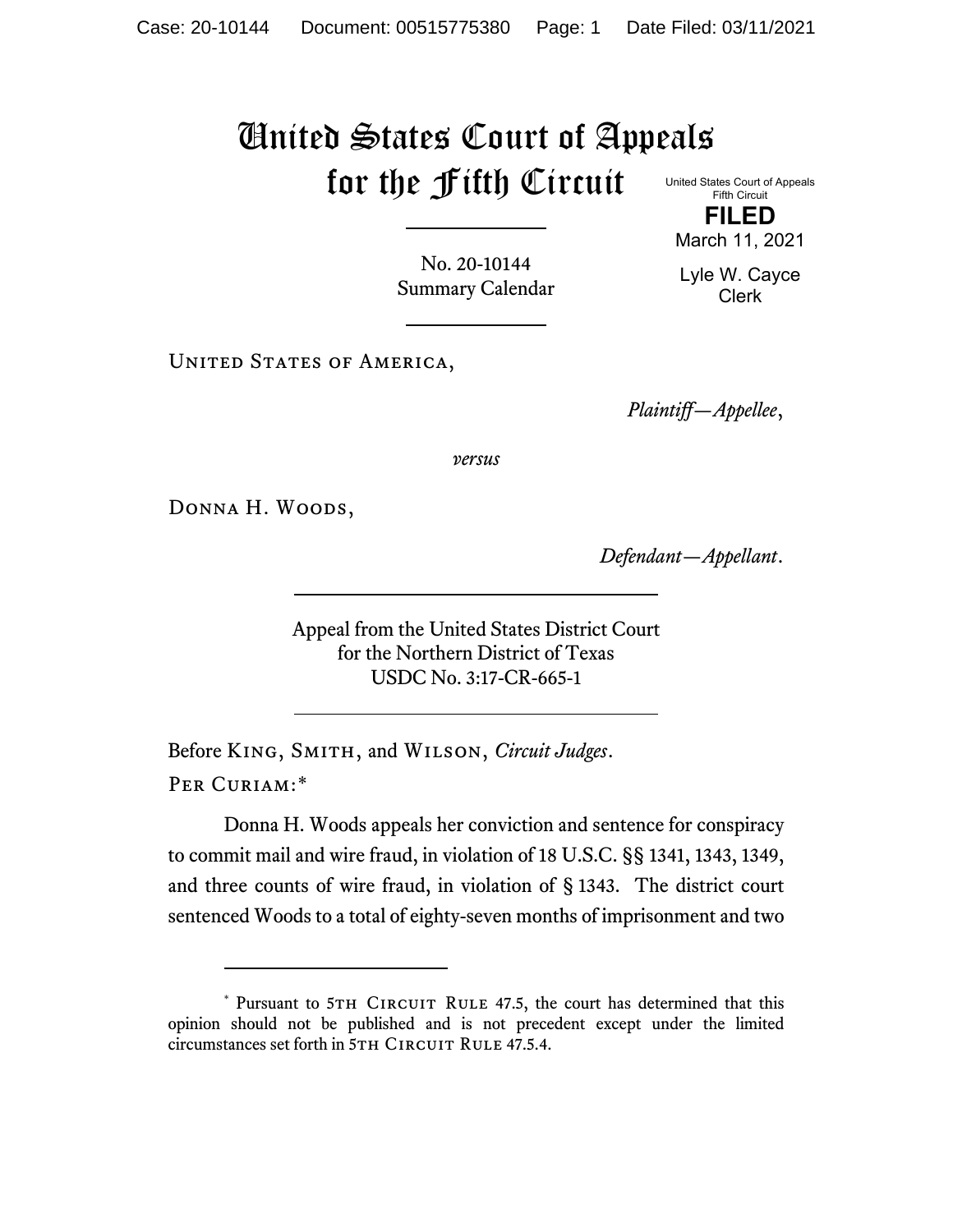## No. 20-10144

years of supervised release, granted the Government's motion for a \$50,000 forfeiture money judgment against Woods, and further ordered Woods to pay restitution in the amount of \$337,951.06 and a \$25,000 fine. On appeal, Woods contends that the evidence was not sufficient to show a kickback in support of the conspiracy offense, that the evidence was not sufficient to show an interstate commerce nexus on the substantive wire fraud offenses, that the evidence did not support the \$50,000 forfeiture money judgment, and that the district court erred by applying a two-level enhancement for her role in the offense. We AFFIRM.

In reviewing a preserved challenge to the sufficiency of the evidence, this court must determine whether "after viewing the evidence and all reasonable inferences in the light most favorable to the [Government], *any* rational trier of fact could have found the essential elements of the crime beyond a reasonable doubt." *United States v. Vargas-Ocampo*, 747 F.3d 299, 301 (5th Cir. 2014) (en banc) (emphasis in original) (citing *Jackson v. Virginia*, 443 U.S. 307, 319 (1979)). The jury's conclusion that Woods benefitted from the scheme fraudulently to obtain E-Rate funds by virtue of a kickback was a rational construction of the evidence and the reasonable inferences drawn therefrom. *Id.* at 301–02. Viewing the evidence in the light most favorable to the verdict, the jury could have reasonably found that Woods and Donatus I. Anyanwu entered into an agreement fraudulently to obtain federal E-Rate funds for the benefit of the both of them, that Woods knew about the existence of the agreement, and that she willingly took steps to further the conspiracy. *See Jackson*, 443 U.S. at 319; *United States v. Simpson*, 741 F.3d 539, 547–48 (5th Cir. 2014). Therefore, the evidence is sufficient on the conspiracy count. *Simpson*, 741 F.3d at 547-48.

Woods's challenge to the sufficiency of the evidence supporting the interstate commerce nexus similarly fails. Irrespective of which standard of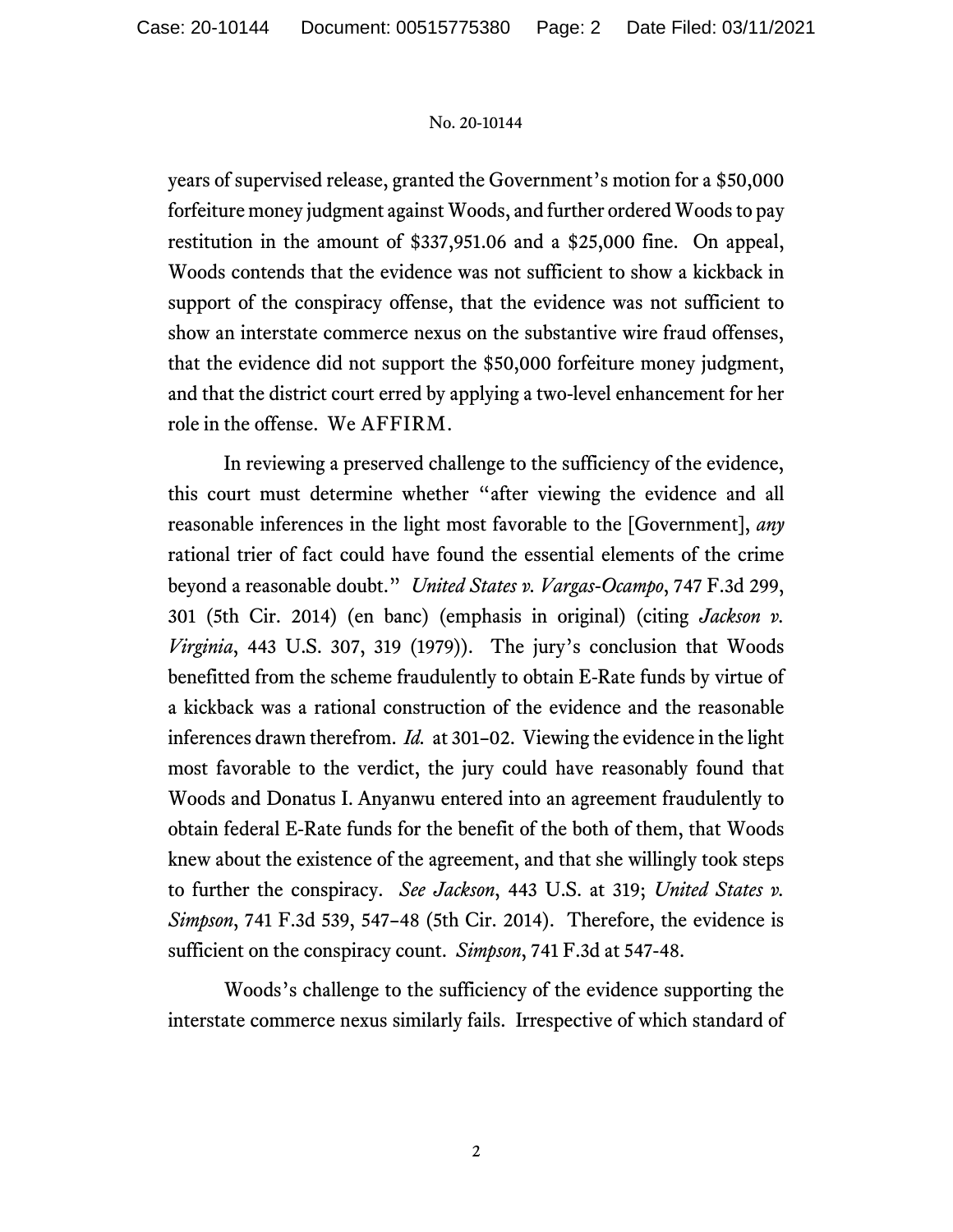## No. 20-10144

review applies, $<sup>1</sup>$  $<sup>1</sup>$  $<sup>1</sup>$  the evidence adduced at trial demonstrates that the emails</sup> listed in each of the wire fraud counts crossed state lines. *See United States v. Hoffman*, 901 F.3d 523, 547 (5th Cir. 2018). Consequently, there was sufficient proof to establish an interstate commerce nexus on each of the substantive wire fraud charges. *See id*.; *Vargas-Ocampo*, 747 F.3d at 301.

Woods's challenge to the sufficiency of the evidence supporting the \$50,000 money judgment also fails. This court reviews "the district court's findings of fact under the clearly erroneous standard of review, and the question of whether those facts constitute legally proper forfeiture de novo." *United States v. Reed*, 908 F.3d 102, 125 (5th Cir. 2018) (internal quotation marks and citation omitted). "A factual finding is not clearly erroneous if it is plausible in light of the record read as a whole." *United States v. Ainabe*, 938 F.3d 685, 690 (5th Cir. 2019) (internal quotation marks and citation omitted), *cert. denied*, 141 S. Ct. 259 (2020). The evidence establishes that Woods was part of a scheme to defraud the Government and that she benefitted from that scheme by receiving a kickback from Anyanwu. The district court's finding that the kickback totaled \$50,000 is plausible in the light of the record as a whole. *See id*. Consequently, the district court did not err by ordering the \$50,000 forfeiture money judgment. *See Reed*, 908 F.3d at 125.

Finally, we review the district court's interpretation and application of the sentencing guidelines de novo and its factual findings for clear error. *United States v. Zuniga*, 720 F.3d 587, 590 (5th Cir. 2013). A defendant's

<span id="page-2-0"></span><sup>&</sup>lt;sup>1</sup> The parties dispute the standard of review for this issue. Woods asserts that her general challenge to the sufficiency of the evidence preserved her challenge to the sufficiency of the interstate commerce nexus. The Government contends that Woods waived a sufficiency challenge on this ground due to her specific challenge to the sufficiency of the evidence for the existence of a scheme to defraud, but not the interstate commerce nexus.